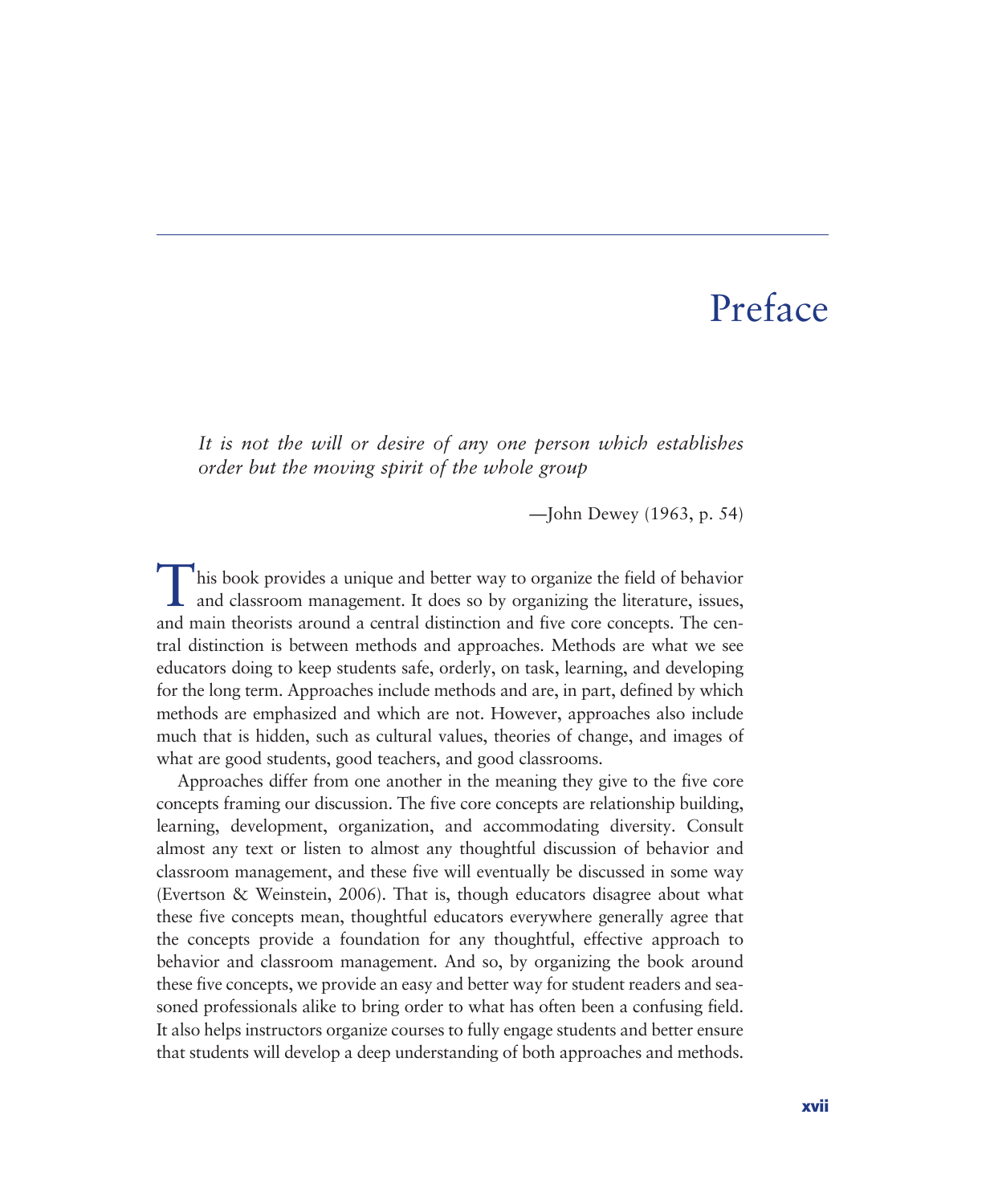Here, too, we provide clear explanations of why approaches matter and of how to put approaches into practice. Books on behavior and classroom management normally are written to be practical. As practical books, they provide methods to prevent and manage problem behaviors. However, rarely do such books explain the practical necessity of understanding and using different approaches. Nor do they provide student readers with the historical and cultural perspectives needed to properly understand and evaluate current approaches and current methods.

This book differs, then, by making approaches to behavior and classroom management the central focus. The main goal is to teach readers how to make use of a variety of approaches in order to make good decisions about problem behavior and to create positive classroom communities. This goal is ambitious. However, adopting it is essential if readers are to develop the kinds of generative and flexible minds they need in order to teach or help teachers in today's classrooms.

Today's classrooms often include children from a variety of backgrounds and with different needs that have to be met if children are to thrive. Today, diversity is the watchword. To carry out behavior and classroom management using one approach only is, then, to restrict options when the opposite is required. This is another reason why the focus is on approaches.

The other main focus is on showing care. Throughout this book, we demonstrate that though the word *management* applies, it need not endorse a business approach to educating children. On the contrary, the business of behavior and classroom management should always be about showing care, so when it comes to managing children's and adolescents' behavior, the great dilemma for all caregivers, educators included, is to find ways to integrate discipline and care to keep children and adolescents safe and under control while supporting their long-term development and capacity for self-control. This book explains *how* and not just why showing care is essential.

However, the book goes further by explaining how behavior and classroom management is essentially a moral endeavor. Educators must help students go beyond self-control to participate fully and positively in just, caring, and learning communities. To stop at self-control would be to opt for an individualism inconsistent with the values and ideals of virtually every society, but especially of our democratic society. Put another way, students must develop self-control, but they must also develop as good citizens who are motivated and skillful at contributing to the common good. Educators must be high-minded even as they attend to the mundane tasks of maintaining order and keeping children "on task." This is true regardless of approach and regardless of the particular characteristics of a group of children. Here, then, another main focus is on explaining how readers can create the supports needed for students to not only manage their own behavior but also to contribute positively to the classroom and school community.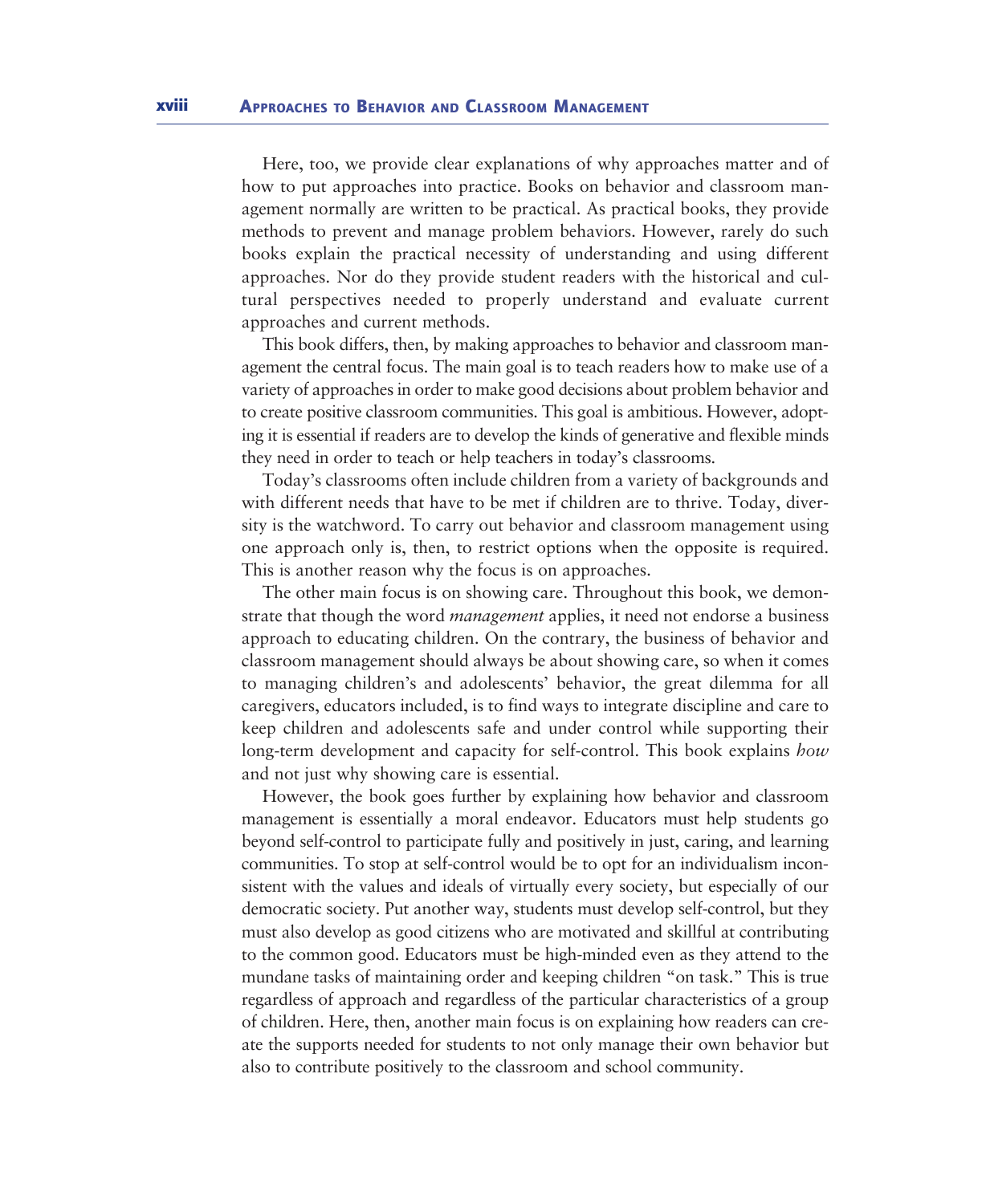Our text is written primarily for those preparing themselves for careers in teaching and related professions. As such, the text is written for a diverse group of students and for instructors teaching required courses in different licensing and degree programs. However, the book is also written for professionals in the field—especially for those who are finding that their usual approach is not working well with a number of students.

## **PEDAGOGICAL FEATURES**

To make *Approaches to Behavior and Classroom Management* appeal to a wide audience, we have given it several features that make it easier for readers to learn and for instructors to teach.

#### **Chapter Opening Scenarios**

Each of the "approaches" chapters (Chapters 3 to 10) opens with a scenario that sets the context for the material that follows and enables readers to "see" and "hear" the phenomenon being discussed—the problem behavior, response to that behavior, or particular child or educator that illustrates something essential about the approach and central concept.

#### **Chapter Overviews**

Each chapter includes an overview that lays out the contents and organization of the material that follows. The overview provides readers with a framework to help them understand where each topic and issue fits in relation to the others. Most important, it gives readers a clear idea of the major organizing concepts (the "headlines") and the subtopics. In short, it helps readers to organize their thinking hierarchically.

#### **Preview, Review, and Reflect**

Throughout the text, Preview, Review, and Reflect boxes are provided that help the reader to (1) connect what is being discussed to what will be discussed in later chapters in more detail; (2) review and summarize what has just been discussed by repeating the highlights that need to be remembered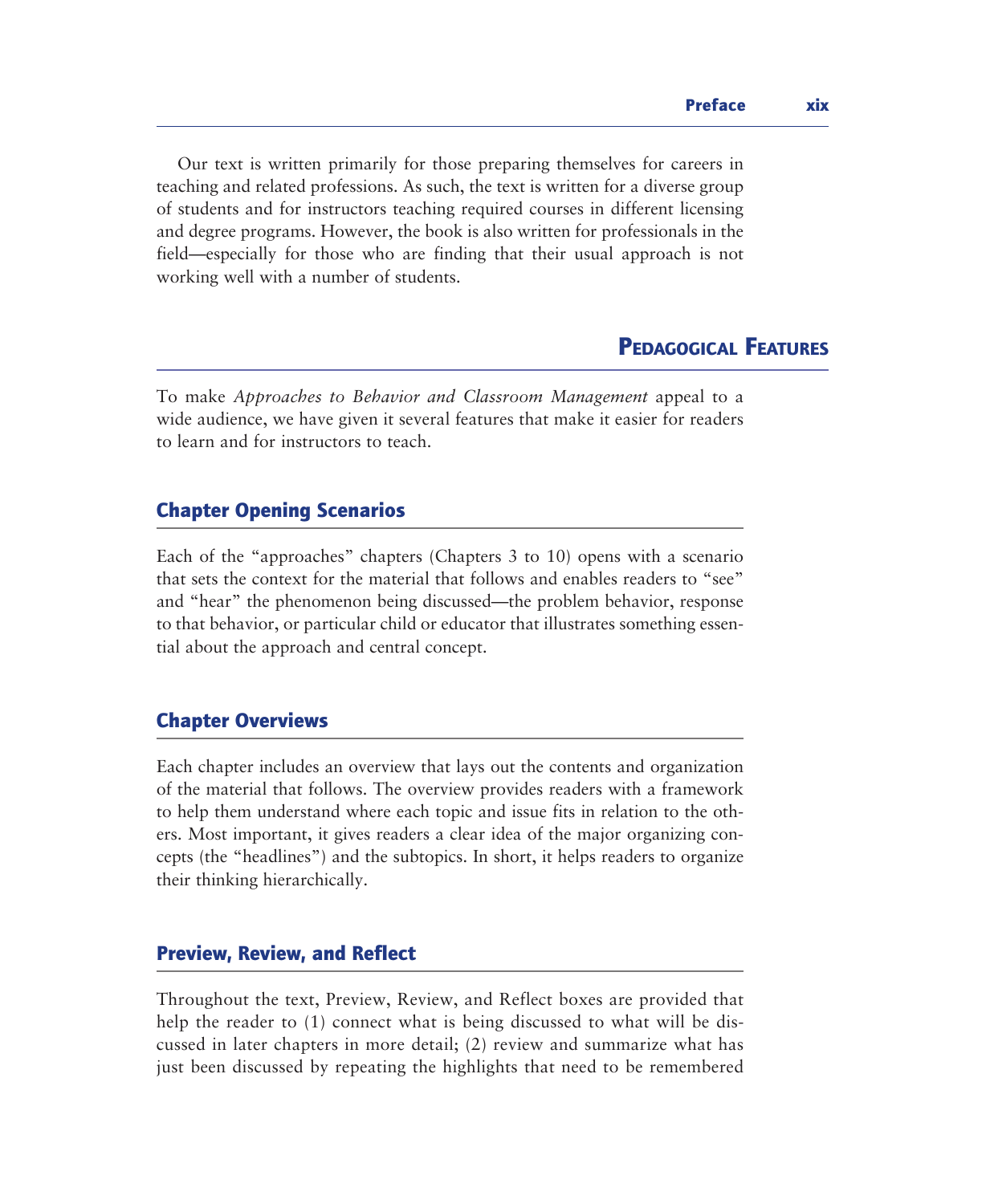in order to retrieve the details; and (3) take moments to reflect, apply what has been said to personal experience or personal reactions, and otherwise digest the material.

### **Chapter Summaries**

The chapter summaries provide a brief summary of what has been discussed and also ensure that readers understand the main points and implications of the chapter and how the chapter fits within the book. Also, chapter summaries often introduce new ideas about what a chapter might imply for practice—ideas that motivate readers to continue to reflect.

#### **Key Concepts**

The list of key concepts underlines the fact that certain words or phrases, when used to explain a scholarly, technical approach, take on a different meaning than they might take on in ordinary conversation. A chapter's key concepts, then, alert readers to the fact that if they don't know the professional, scholarly meanings of these concepts, they need to turn back to where the concepts were defined so that they understand and can apply them.

#### **Discussion Questions**

The discussion questions function in the same way as the Reflect boxes. They help readers actively engage with the material by asking them to apply what has been learned to their experience and/or by asking for personal reactions to ideas, distinctions, or issues discussed in the chapter.

Throughout the text, the writing avoids unnecessary jargon and highlights what is most important. We have provided real-life teaching examples that show the meaning of key concepts and how readers can put approaches into practice. Additionally, tables have been included that clarify what is discussed in the text. Human interest stories and cartoons are interspersed that give meaning to concepts and points. Finally, we have included photographs of past and current leaders in the field.

However, the single most important pedagogical support and feature is, as we have said, the way the book is *organized.*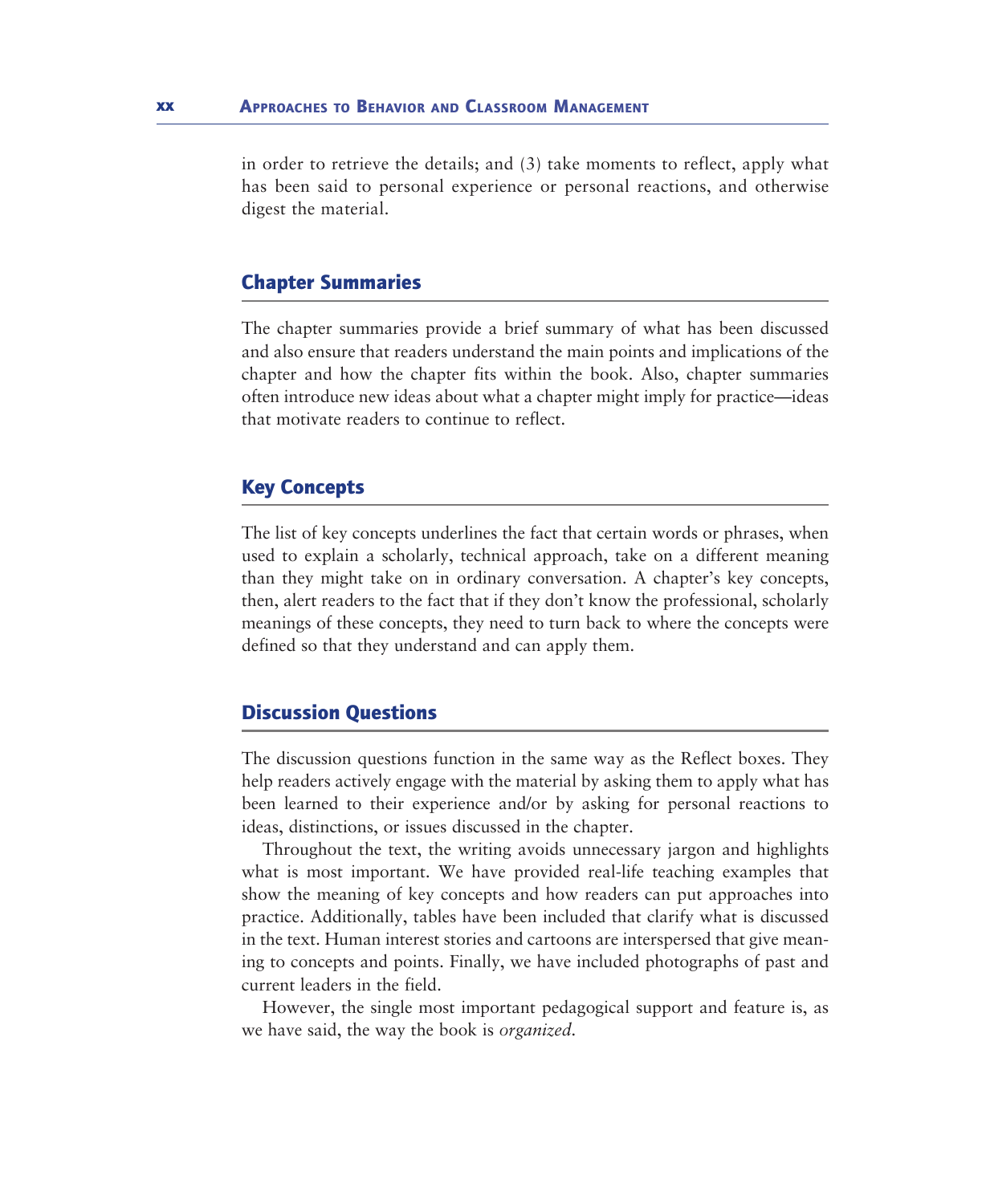## **ORGANIZATION OF THE BOOK**

This book is organized into five parts.

**Part I** deals with introductory matters. In Chapter 1, we focus on distinguishing approaches from methods and on showing how the two relate. In Chapter 2, we show how the history of behavior and classroom management in America has been a history of approaches and not just of methods. We also show how some of the major issues concerning behavior and classroom management have been around since early times, particularly the issue of how to integrate discipline with care.

Subsequent parts deal with specific approaches to behavior and classroom management, with each part discussing approaches that go together in some logical way, either by their being linked to some overarching concept, such as the concept of relationship building, or by their being linked to concepts that complement one another, such as the concepts of learning and development.

**Part II** focuses on those approaches that feature relationship building, either at the dyadic (e.g., teacher-child relationship) or community level. Here, we explain the different meanings of relationship building, but the main focus is on approaches that take relationship building as the starting point and linchpin for successful behavior and classroom management. In Chapter 3, we look at approaches that emphasize building positive teacher-student relationships in which students feel known, affirmed, but also challenged. In Chapter 4, we look at approaches that emphasize community building, especially democratic communities that are both just and caring.

**Part III** focuses on approaches that feature learning or development as their central themes or concepts. In this part, we explain how the two differ and complement one another. In Chapter 5, the emphasis is on teaching for learning, using a variety of teaching models or a systematic behavioral-learning approach. In Chapter 6, the emphasis is on teaching to support long-term development by supporting children's mastering developmental tasks and inner processes such as perspective taking.

**Part IV** focuses on approaches featuring organization. In Chapter 7, we look at approaches that focus on organizing classrooms into effective learning communities by organizing time, space, materials, and groups of students and educators. In Chapter 8, we look at approaches that focus on interventions to change dysfunctional interpersonal systems, using reframing and other methods developed by family systems theory.

Part V is about accommodating diversity. Chapter 9 discusses cultural diversity and cultural approaches, both to indicate how much culture figures into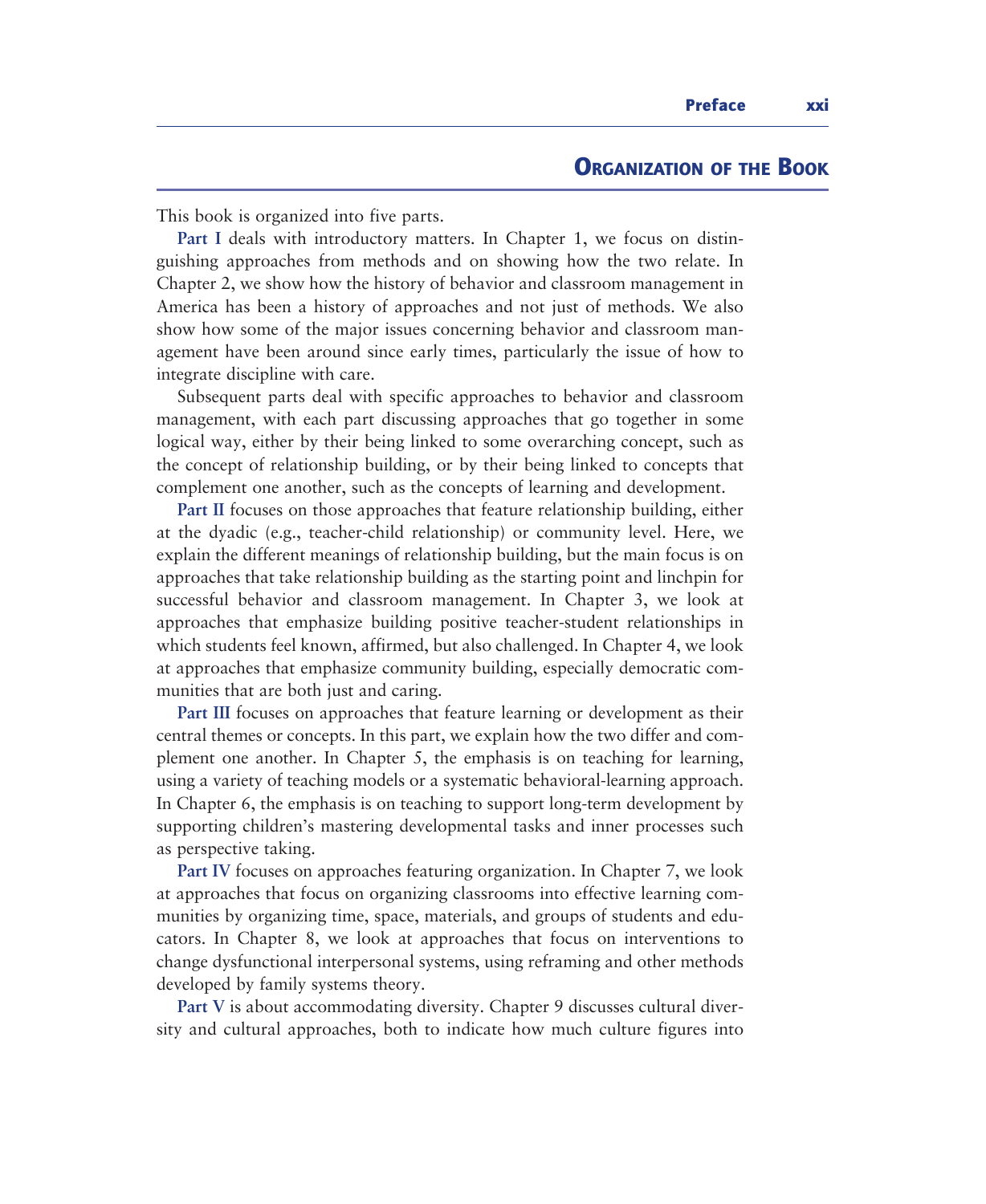approaches and to help readers accommodate to differences based on culture. Chapter 10 discusses the medical model and organic approaches to disability, particularly disabilities defined by the psychiatric system for diagnosing disorders. Here, we show how the medical model and organic approaches both complement and conflict with educational approaches.

We conclude with a summary chapter on the great dilemma linking all approaches; namely, the dilemma of integrating discipline with care. In this concluding chapter, we draw upon what has been said in previous chapters to show that educators need their own distinct approach to discipline, even as they attend to what is true regardless of approach. What is most true regardless of approach is the need to show care.

One final note about the organization of this book and the way approaches are discussed. All of the approaches discussed in this book are discussed in their *developed form,* and almost all of the examples are examples in which approaches have been applied properly. However, in a great many classrooms and schools, approaches are often underdeveloped or misapplied, leaving some to question their validity or appropriateness. Recently, this has been especially true of behavioral-learning approaches because so many educators use reinforcements and negative consequences to modify behavior, but they do so unsystematically. Examples of underdeveloped and misapplied approaches can be found for all other approaches as well. In this book, we emphasize that, in the hands of professionals, almost any developed approach, including behavioral-learning approaches, can be thoughtfully applied to manage both behavior and classrooms effectively.

## **LEADERS IN THE FIELD**

This book purposely subordinates explaining the work of individuals to explaining those broad and widespread approaches that have been developed over many years and by many individuals. However, the book takes care to discuss and explain the contributions of leaders in the field so that readers can gain an understanding of those who have had the greatest influence. To better understand the special contributions of leaders in the field, the table that follows lists those leaders most discussed and most referenced in the book, often in more than one chapter.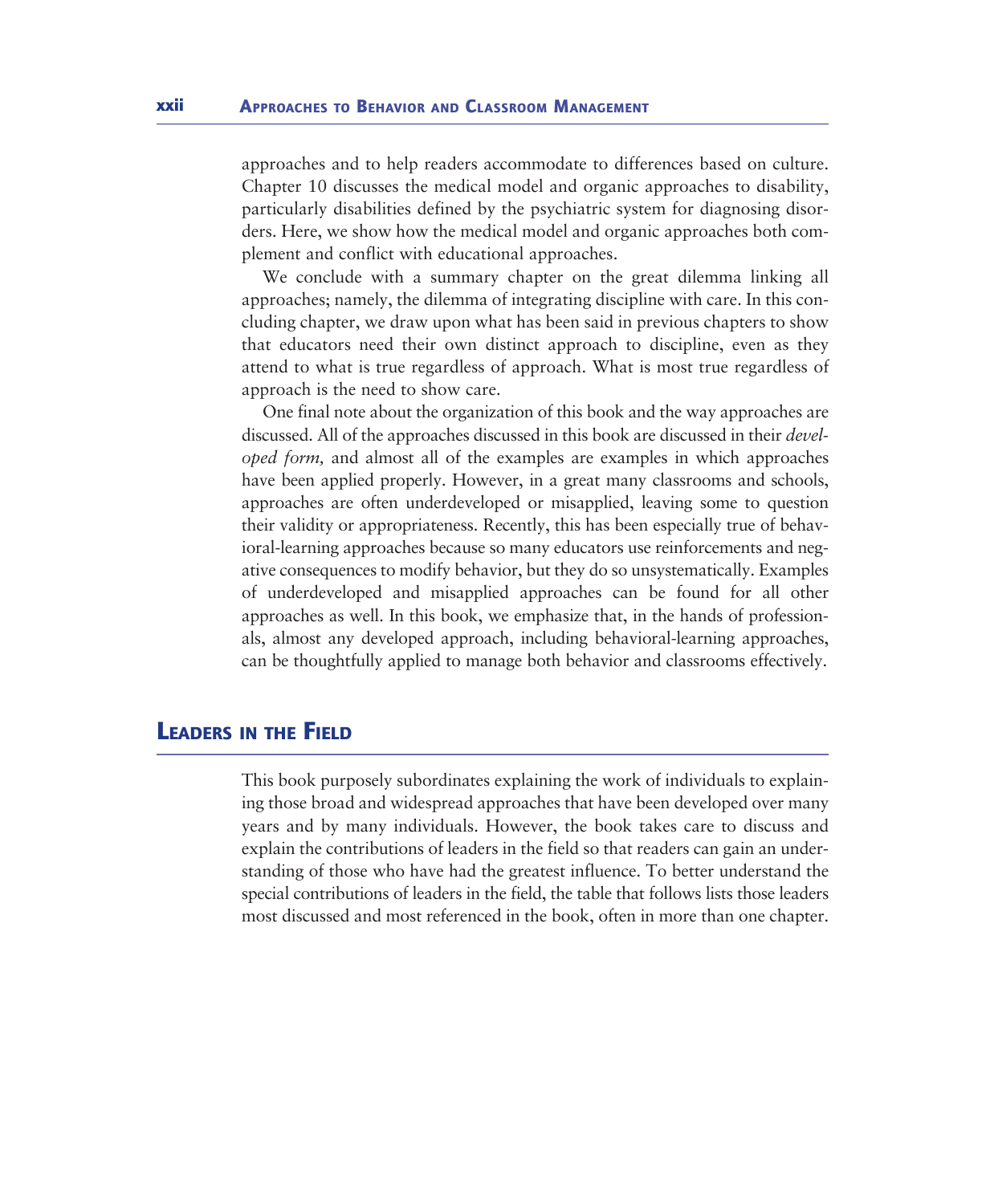| <b>Theorist</b>           | <b>Historical</b><br><b>Context</b> | <b>Associated</b><br><b>Theory</b>                      | Main Tenets, Ideas,<br><b>Goals, Foci</b>                            | <b>Pages</b> |
|---------------------------|-------------------------------------|---------------------------------------------------------|----------------------------------------------------------------------|--------------|
| Cynthia Ballenger         | Late 20th c.                        | Sociolinguistic<br>theory                               | Attending to a culture's<br>"language of control"                    | 59           |
| Diana Baumrind            | Late 20th c.                        | Parenting<br>(socialization)<br>theory                  | Promoting authoritative<br>control                                   | 8            |
| Larry K. Brendtro         | Mid-20th c.                         | Milieu therapy                                          | Relationship building                                                | 53           |
| Jere E. Brophy            | Late 20th c.                        | Classroom<br>management<br>theory                       | Classroom organization                                               | 153          |
| Ronald E. Butchart        | Late 20th c.                        | Constructivist<br>educational theory                    | Critical constructivism<br>and democratic<br>classrooms              | 28,80        |
| Lee and Marlene<br>Canter | Late 20th c.                        | Behavioral learning<br>theory                           | "Assertive" discipline                                               | 118, 182     |
| Lisa Delpit               | Late 20th c.                        | Sociocultural<br>theory of learning                     | Culture and<br>assumptions about<br>authority                        | 208          |
| John Dewey                | Early 20th c.                       | Progressive<br>education;<br>constructivist<br>theory   | The many loci of<br>classroom control                                | 31           |
| <b>Walter Doyle</b>       | Late 20th c.                        | Ecological theory                                       | Maintaining "programs<br>of action"                                  | 154          |
| <b>Edmund Emmer</b>       | Late 20th c.                        | Ecological theory                                       | Organization of<br>classrooms                                        | 163          |
| Forrest Gathercoal        | Late 20th c.                        | "Judicious<br>discipline"                               | The U.S. constitution as<br>a management quide                       | 83           |
| <b>William Glasser</b>    | Late 20th c.                        | Counseling and<br>industrial<br>psychological<br>theory | "Quality schools," "lead<br>managing," and<br>meeting students needs | 43.81        |
| Thomas Gordon             | Late 20th c.                        | Humanistic<br>psychology;<br>Rogerian theory            | Relationship-sensitive<br>methods of control                         | 62           |

*(Continued)*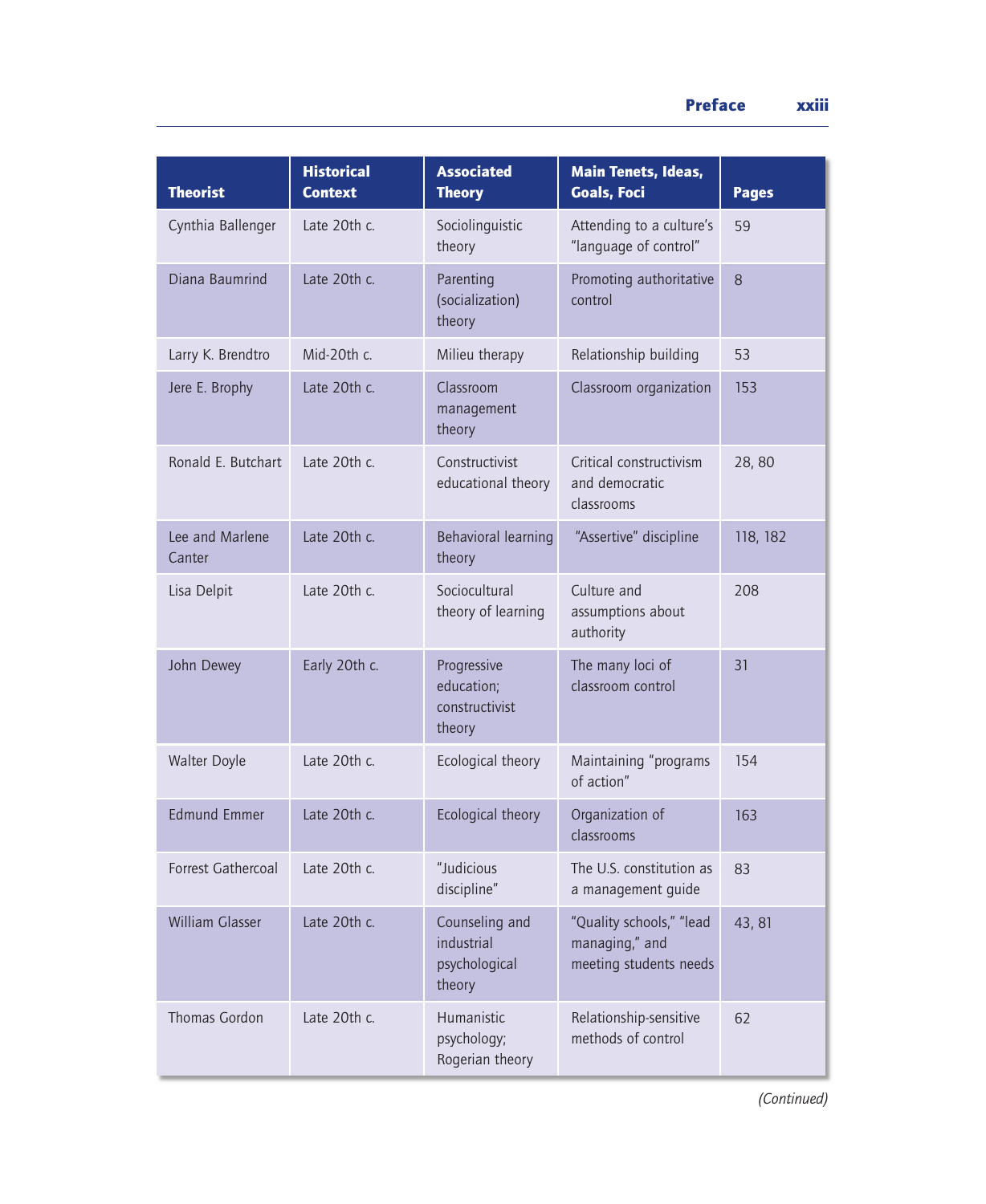| <b>Theorist</b>                      | <b>Historical</b><br><b>Context</b> | Associated<br><b>Theory</b>                                          | Main Tenets, Ideas,<br><b>Goals, Foci</b>                              | <b>Pages</b>       |
|--------------------------------------|-------------------------------------|----------------------------------------------------------------------|------------------------------------------------------------------------|--------------------|
| Lawrence Kohlberg                    | Late 20th c.                        | Cognitive<br>developmental<br>theory;<br>constructivist<br>education | Development as the<br>aim of education/<br>moral education             | 40, 77<br>101, 132 |
| Alfie Kohn                           | Late 20th c.                        | Developmental<br>constructivist<br>theory                            | Development, not<br>obedience, as the goal                             | 126                |
| Jacob Kounin                         | Mid-20th c.                         | Ecological (Gestalt-<br>field) theory                                | Prevention of problem<br>behavior                                      | 44, 154            |
| Ivar Lovaas                          | Mid-20th c.                         | Behavioral-learning<br>theory                                        | Systematic<br>management of stimuli<br>and consequences                | 47                 |
| Alex Molnar and<br>Barbara Lindquist | Late 20th c.                        | Interpersonal<br>systems theory                                      | Changing dysfunctional<br>classroom interpersonal<br>systems           | 178                |
| George Noblit                        | Late 20th c.                        | Sociocultural<br>theory of learning                                  | Authority, culture, and<br>caring                                      | 207                |
| Nel Noddings                         | Late 20th c.                        | Care theory                                                          | "Caring for" as the<br>basis for teaching                              | 77,86              |
| Larry Nucci                          | Late 20th c.                        | Domain theory and<br>moral character<br>education                    | Domain concordant vs.<br>domain discordant<br>forms of teacher control | 89                 |
| Dan Olweus                           | Late 20th c.                        | Ecological theory                                                    | School bullying                                                        | 92                 |
| Gerald Patterson                     | Late 20th c.                        | <b>Behavioral learning</b>                                           | Stimulus, reinforcement,<br>and punishment "traps"                     | 115                |
| Fritz Redl                           | Mid-20th c.                         | "Mental hygiene";<br>psychodynamic                                   | "Ego supports" for<br>preventing and<br>managing problem<br>behavior   | 21, 36, 139        |
| Michael Rutter                       | Late 20th c.                        | Clinical-<br>developmental<br>theory                                 | Diagnoses and<br>developmental<br>pathways of syndromes                | 233                |

#### (Continued)